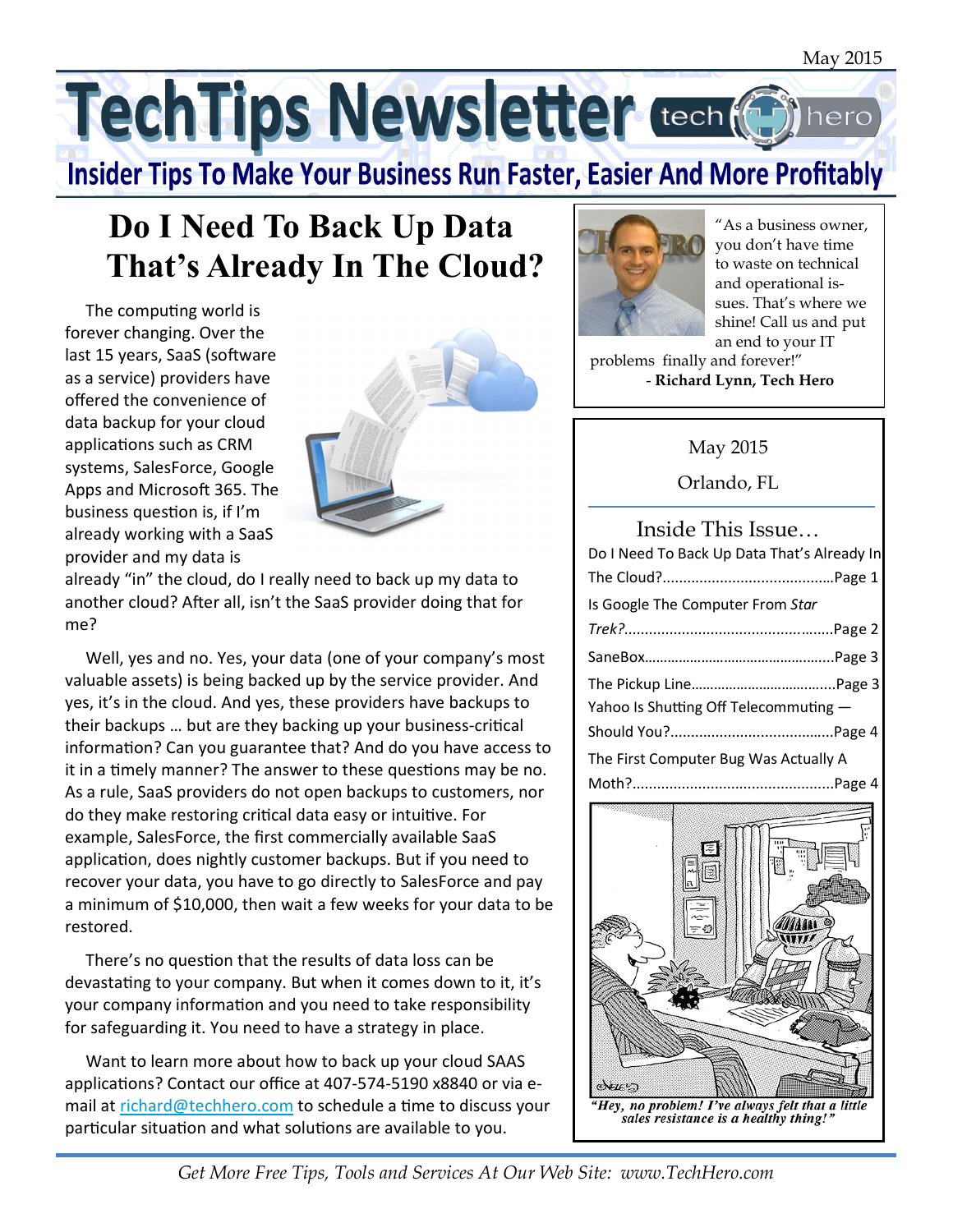# Is Google The Computer From Star Trek?

 If you've ever seen a *Star Trek* episode, you'll know that "computer" always knew the answer to whatever the commander needed to know to run the starship, do battles with aliens and it even made tea...Earl Grey...hot. In business today, Google has taken on the role of answering questions and providing information. In fact, the company name has become a verb in our language and you can google just about anything on this easy-to-use search engine.

 "Computer" gave you one answer, Google gives you many. But there's an easy way to limit the responses and that's by the way you search. If you only want to see responses on exactly what you're searching for, then type the **minus sign** at the end of your search. Another way to limit your responses is to take advantage of Google's specialized search sites, for example **Google's Public Data Explorer**. This site allows you to search specifically on public statistics. Ī

 The *Star Trek* computer spoke every language. Google speaks 80. You can ask Google to translate a single word by typing "**translate** (word) to (language)" into the search bar and you'll get the translated word. There's also a Google application called Google Translate where you can type, speak or handwrite the phrase into your device – you can even take a picture of a sign or other text. Then it's your choice to have Google speak the translated phrase or display it for you. Need an easy-to-use price-comparison site for business travel? Try Google Flight Search. Pick your starting point and destination—or destinations—on the map, and then pick your dates. When you pick the dates, be sure to pay attention to the prices on each date and Google's graph of days with the cheapest tickets. Then, you can filter the results by flight length, airline, price, stops and more. When you find a flight you like, you can book it directly on the airline's site. Ì

Like the Star Trek computer, Google provides definitions and conversions. In the search bar, type define (word) or **convert** (unit of measure), and you can even compare the nutritional values of one food item to another's: just type **compare.** 

So is Google the computer from *Star Trek*? With all these features, what do you think?

#### **Free Report: What Every Small Business Owner Must Know About Hiring An Honest, Competent, Responsive And Fairly Priced Computer Consultant**

**WHAT EVERY BUSINESS OWNER MUST KNOW ABOUT HIRING AN HONEST, COMPETENT. RESPONSIVE AND FAIRLY PRICED COMPUTER CONSULTANT** 

**21 Revealing Questions You Should Ask Any Computer Consultant Before Giving Them Access To Your Company's Network** 

**Free Report Download:** What Every Small Business Owner Must Know About Hiring An Honest, Competent, Responsive And Fairly Priced Computer Consultant

This report will outline in plain, non-technical English common mistakes that many small business owners make when evaluating an IT company to support their network. What questions should you ask a prospective technology vendor?

**Download your FREE copy today at www.techhero.com/report or call our office at (407) 574-5190 x8840.**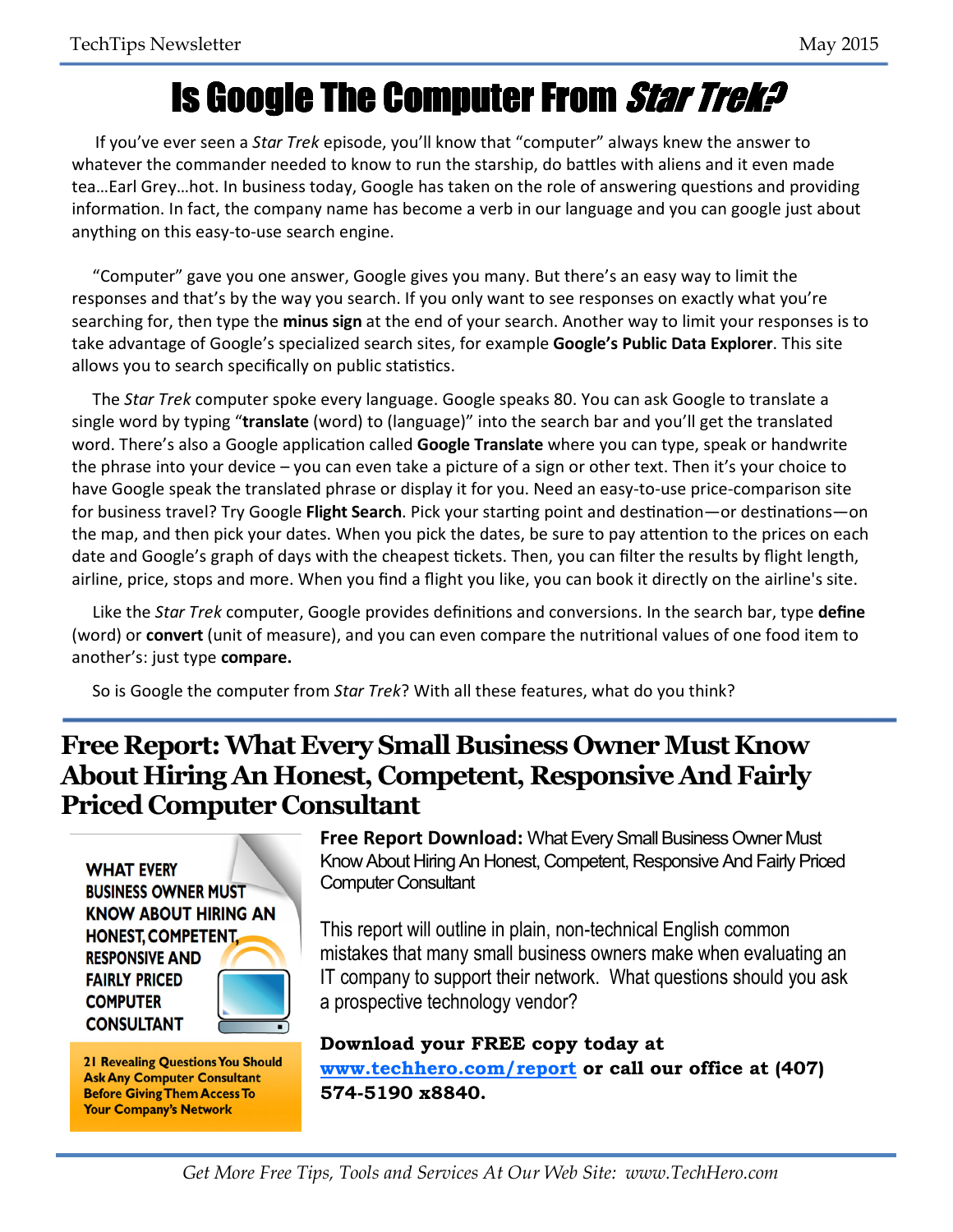*Shiny New Gadget Of The Month:* 



## **SaneBox**

Have you ever felt overwhelmed or even drowning with the number of emails in your inbox?

Then SaneBox could be your answer. This month's gadget is a cloud-based software application that helps you manage your email. SaneBox analyzes your email behavior on all your devices. Then, based on which emails you let slide and which ones you open right away, SaneBox creates rules about sorting your email for you. The result? Your inbox only has emails you need to attend to now. All other emails go to your SaneLater folder. You can drag and drop emails from that folder to your inbox, and from then on, those emails will display in your inbox.

SaneBox keeps you focused on high-priority emails. There's nothing to download. There are additional productivity features to manage tasks, your calendar, and your attachments. And the SaneBlackhole is the fastest way to unsubscribe from emails. See www.sanebox.com.

## **THE PICK-UP LINE**

In the world of dating, a successful **"pickup line"** can make or break any chance of getting to strike up a conversation with someone you would like to meet. Below are a few examples of what some people thought were great "*pickup lines*".

"I'm not a photographer, but I can picture me and you together." "Can I have directions?" "To where?" "To your heart." "I thought happiness started with an H. Why does mine start with U?" "Is there an airport nearby or is that just my heart taking off?" "You're so beautiful that you made me forget my pickup line."

You are probably wondering why I am addressing dating "*pickup lines*" in a business article. With profit margins being attacked from all angles, it is important for businesses today to do everything they can to take advantage of every *consumer buying encounter*. Probably one of the most famous **business pickup lines**, which added instant profits to their bottom line, was by the fast-food chain McDonald's: "Would you like fries with *that?***"** I have read where some experts have stated that McDonald's added an additional \$20 million in profits just by asking that one simple question.

Is your company leaving potential profits on the table, just waiting to be scooped up, if only your employees were trained in asking an additional, simple, not pushy question ... that could possibly entice your customer to spend more money? I believe there are thousands of companies today doing just that. It is your job to exploit every sales channel to its fullest potential; but you need to do so by thinking like your customers. How would they like to be served better? What else could they possibly need, that they may have forgotten? Sometimes just planting the seed *(suggestion)* can lead to additional sales.

What else do your customers need? How can you best serve them? As long as your **"pickup line"** doesn't alienate customers, you should take advantage of the current selling transaction; the "**pickup line**" technique can add a considerable amount to your bottom line. I fly a lot, and in every Hudson Newsstand in the airports, they ask me if I want water, candy or gum when I am buying anything in there; they do it **EVERY** time. Southwest Airlines upsells better seating on planes so customers can get early boarding and be assured of overhead space for their bags. Waiters can ask if you want an appetizer, salad or bread with your meal ... and then after your meal ask if you want another dessert, coffee or glass of wine.

The retail marketing giant Amazon says the cross-selling suggestions on its website account for 35% of its sales; they fully take advantage of every opportunity they can to sell more merchandise ... DO YOU? If you want to add additional profits to your bottom line, start perfecting your "*pickup lines.*"

#### One thing is for certain ... if you don't ask for it, you certainly won't get it.



Robert Stevenson is a highly sought after, internationally known speaker. He is the author of the best-selling books *How to Soar Like an Eagle in a World Full of Turkeys* and *52 Essential Habits for Success*. Robert is a graduate of the Georgia Institute of Technology (Georgia Tech) and is a former All-American Athlete. He started his first business at 24 and has owned several companies. Robert has international sales experience dealing in over 20 countries and his client list reads like a Who's Who in Business. He has shared the podium with such renowned names as Generals Colin Powell and Norman Schwarzkopf, former President George H.W. Bush, Anthony Robbins and Steven Covey. www.robertstevenson.org/

# Client Spotlight: Easter Seals of Florida

Easter Seals of Florida is the leader in providing exceptional services, education, outreach, and advocacy so that people living with autism and other disabilities can live, learn, work and play in our communities. We are honored to be Easter Seals of Florida's managed services provider for the past 17 year. Would you like your company highlighted here in our "Client Spotlight"? Then give us a call today at **407-574-5190 x8840**.